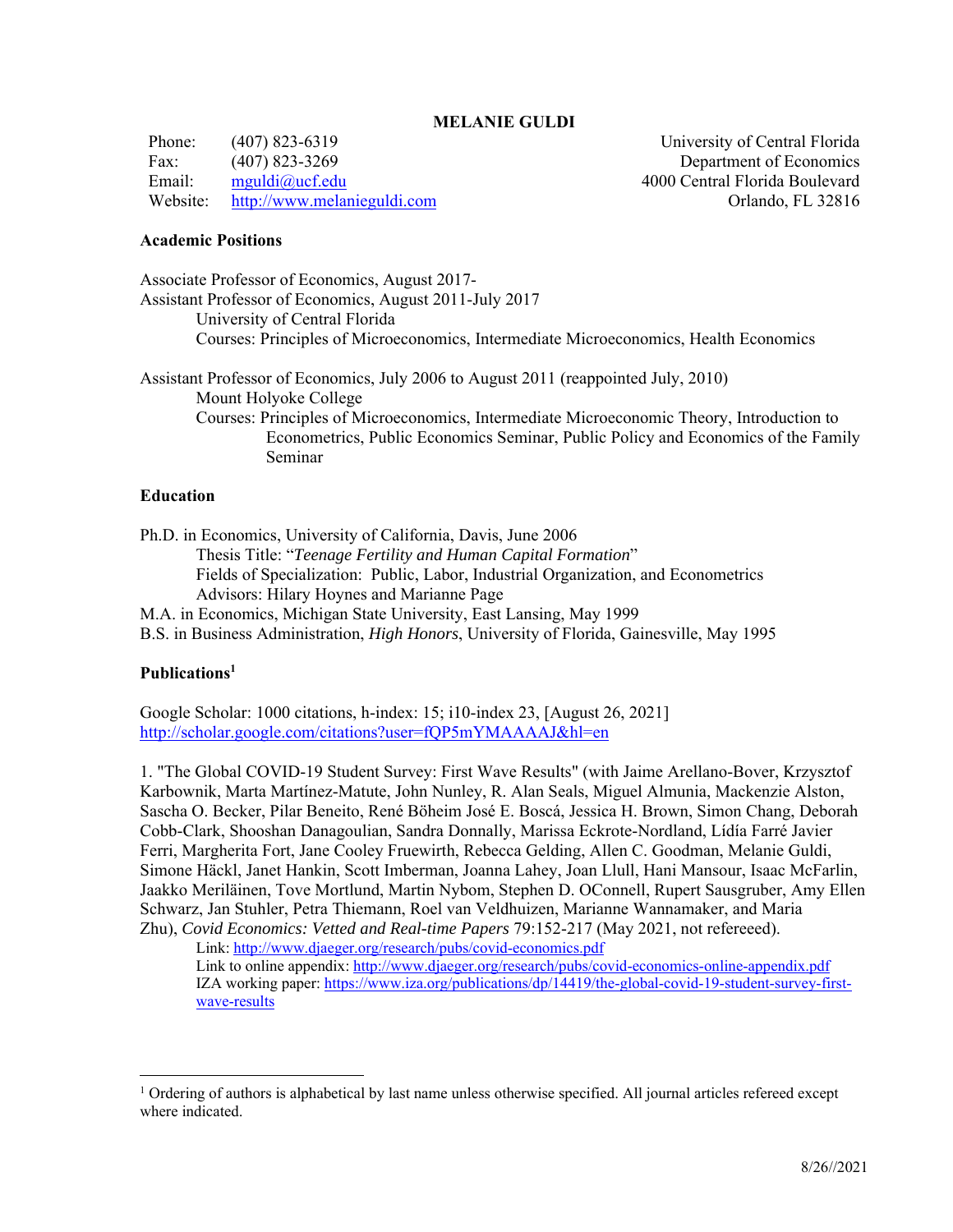2. "Body Weight and Internet Access: Evidence from the Rollout of Broadband Providers " *Journal of Population Economics, 2019,* 32(3): 877–913. (with David Simon and Michael DiNardi) Link: https://link.springer.com/article/10.1007/s00148-018-0709-9.

3. "Maybe Next Month? The Dynamic Effects of Ambient Temperature on Fertility" *Demography, August 2018, 55(4):1269–1293,* (with Alan Barreca and Olivier Deschenes) Working paper version: NBER Working Paper 21681, link: http://www.nber.org/papers/w21681.pdf

Press: (representative links) CNN Link: http://www.cnn.com/2015/11/06/health/climate-change-sex-drive-birth-rate/; Reuters: Link http://www.reuters.com/article/us-usa-climate-birthrateidUSKCN0SZ0XM20151110#FFfwFu3B0C2X203T.97

4. "Worth the Wait? The Effect of Early-term Birth on Maternal and Infant Health" *Journal of Policy Analysis and Management, 2017, 36(4): 748–772*. (with Kasey Buckles) Link: *http://onlinelibrary.wiley.com/doi/10.1002/pam.2017.36.issue-4/issuetoc* Working paper version: *IZA Discussion Paper 10082,* link: http://ftp.iza.org/dp10082.pdf

5. "Offline Effects of Online Connecting: The Impact of Broadband Diffusion on Teen Fertility Decisions" *Journal of Population Economics*, 2017, 30(1): 69–91. (with Chris Herbst) Link: http://link.springer.com/article/10.1007/s00148-016-0605-0; Working paper version: IZA Discussion Paper 9076 http://ftp.iza.org/dp9076.pdf

Top Downloaded IZA working paper, June 2015 (over 13,000 downloads). Link: http://www.iza.org/en/webcontent/publications/papers/topdownloads?date=2015/06/01 Press: "Is Broadband Responsible for Falling Teen Birthrates?" Guardian 6/2015. Link: http://www.theguardian.com/technology/2015/jun/23/broadband-falling-teenage-pregnancy-rates-researchinternet "Teen pregnancy rates are falling and experts don't know why" Global News (Canada) 5/2016. Link:

http://globalnews.ca/news/2723593/teen-pregnancy-rates-are-falling-and-experts-dont-know-why/

6. "Title IX and the Education of Teen Mothers, *Economics of Education Review*, Volume 55, December 2016, Pages 103–116. http://www.sciencedirect.com/science/article/pii/S027277571630523.

7. "Maternal Bed Rest and Infant Health"*, American Journal of Health* Economics, Summer 2015, Vol. 1, No. 3, Pages 345-373. (with Christine Piette Durrance)

Third Highest Downloaded in prior 12 months (7/2015-7/2016) (over 600 downloads). Link: http://www.mitpressjournals.org/action/showMostReadArticles?journalCode=ajhe

8. "Recent Evidence on the Broad Benefits of Reproductive Health Policy" *Journal of Policy Analysis and Management*, Vol 32(4): 888-896, Autumn 2013. (with Martha J. Bailey and Brad J. Hershbein) (invited, editor review only)

9. "Further Evidence on the Internal Validity of the Early Legal Access Research Design" *Journal of Policy Analysis and Management*, Vol 32(4): 899-904, Autumn 2013. (with Martha J. Bailey and Brad J. Hershbein) (invited, editor review only)

10. "Saving Babies? Revisiting the Effect of Very Low Birth Weight Classification," *The Quarterly Journal of Economics* 126(4), 2011(with Alan I. Barreca, Jason Lindo, and Glen R. Waddell).

11. "Changing the Price of Marriage: Evidence from Blood Test Requirements." *Journal of Human Resources*, Summer 2011, 46(3): 539–567. (with Kasey Buckles and Joe Price).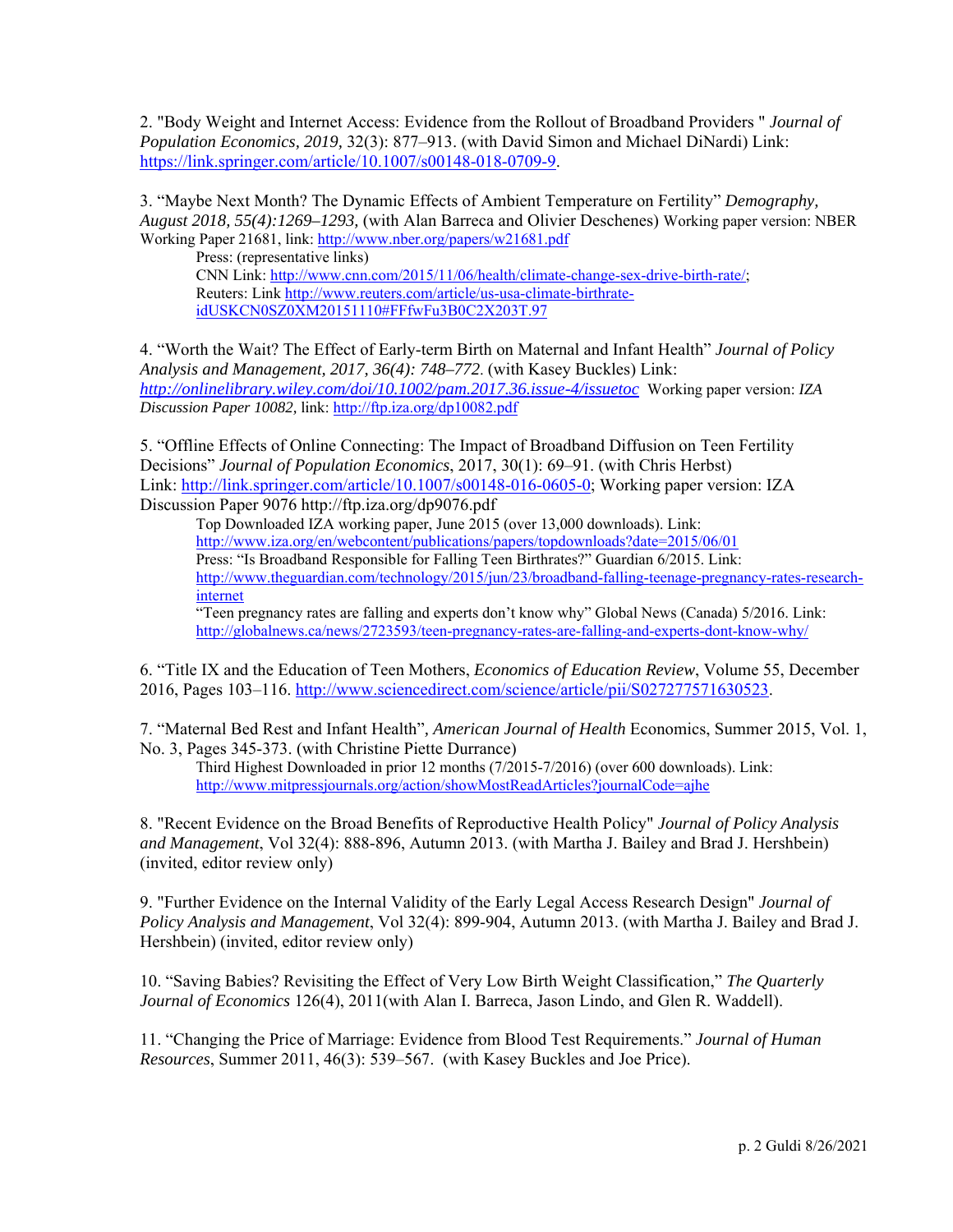12. "Exchange Rate Exposure: A Nonparametric Approach", *Emerging Markets Review*, 12(4): 321-337 (with Uluc Aysun).

13. "Derivatives Market Activity in Emerging Markets and Foreign Exchange Exposure," Emerging Markets Finance and Trade, 47(6), 46-67. (with Uluc Aysun).

14. "Fertility Effects of Abortion and Pill Access for Minors" *Demography*, Volume 45, Number 4, November 2008, pp. 817-827.

Summary of key findings published in: Thomas, J. (2009). Abortion or Pill Access Is Associated with Lower Birthrates Among Minors. *Perspectives on Sexual and Reproductive Health*, *41*(1), 65.

#### **Book Chapters**

1. "Taxes, Transfers and Women's Labor Supply in the United States" *Handbook on Women and the Economy*, Edited by Susan L. Averett, Laura M. Argys, and Saul D. Hoffman, Oxford University Press, 2018. (with Lucie Schmidt) (not refereed) link:

http://www.oxfordhandbooks.com/view/10.1093/oxfordhb/9780190628963.001.0001/oxfordhb-9780190628963-e-18

2. "Is There a Case for a 'Second Demographic Transition'? Three Distinctive Features of the Post-1960 U.S. Fertility Decline" in *Human Capital in History: The American Record* in honor of Claudia Goldin; Leah P. Boustan, Carola Frydman, and Robert A. Margo, editors, University of Chicago Press, 2014. (with Martha J. Bailey and Brad J. Hershbein).(refereed)

3. "A Survey of the Literature on Early Legal Access to the Birth Control Pill and its Influence on Young Women's Fertility, Education, Career and Labor Supply" in *Research Handbook in the Law and Economics of the Family*, edited by Lloyd R. Cohen and Joshua D. Wright, Edward Elgar Publishing Limited, 2011. (not refereed)

4. "Family Background and Children's Transitions to Adulthood: Across Cohort Differences 1970s through the 1990s" in *The Price of Independence: The Economics of Early Adulthood*, edited by Sheldon Danziger and Cecilia Rouse, New York: Russell Sage Foundation, 2007. (with Marianne Page and Ann Stevens). (not refereed)

#### **Other Publications (not refereed)**

1. Barreca, A., Deschanes, O., Guldi, M. (2015).Climate change's hotter weather could reduce human fertility. November 24, 2015. Link: https://theconversation.com/climate-changes-hotter-weather-could-reduce-human-fertility-50273

2. Durrance, C.P, Guldi, M. (2015). AJHE NewsBrief: Maternal Bed Rest and Infant Health. *American Society of Health Economists Newsletter.* Issue 2. Link: http://ashecon.org/2015/12/newsletter/v2015n2i4/

#### **Working Papers**

1. "The Great Recession's Baby-less Recovery: The Role of Unintended Births" *(prior title: "Fertility Trends in the United States, 1980-2017: The Role of Unintended Births")* (with Kasey Buckles and Lucie Schmidt) link: https://www.nber.org/papers/w25521

 Press: https://www.npr.org/sections/money/2019/02/12/693587418/the-baby-less-recovery (submitted)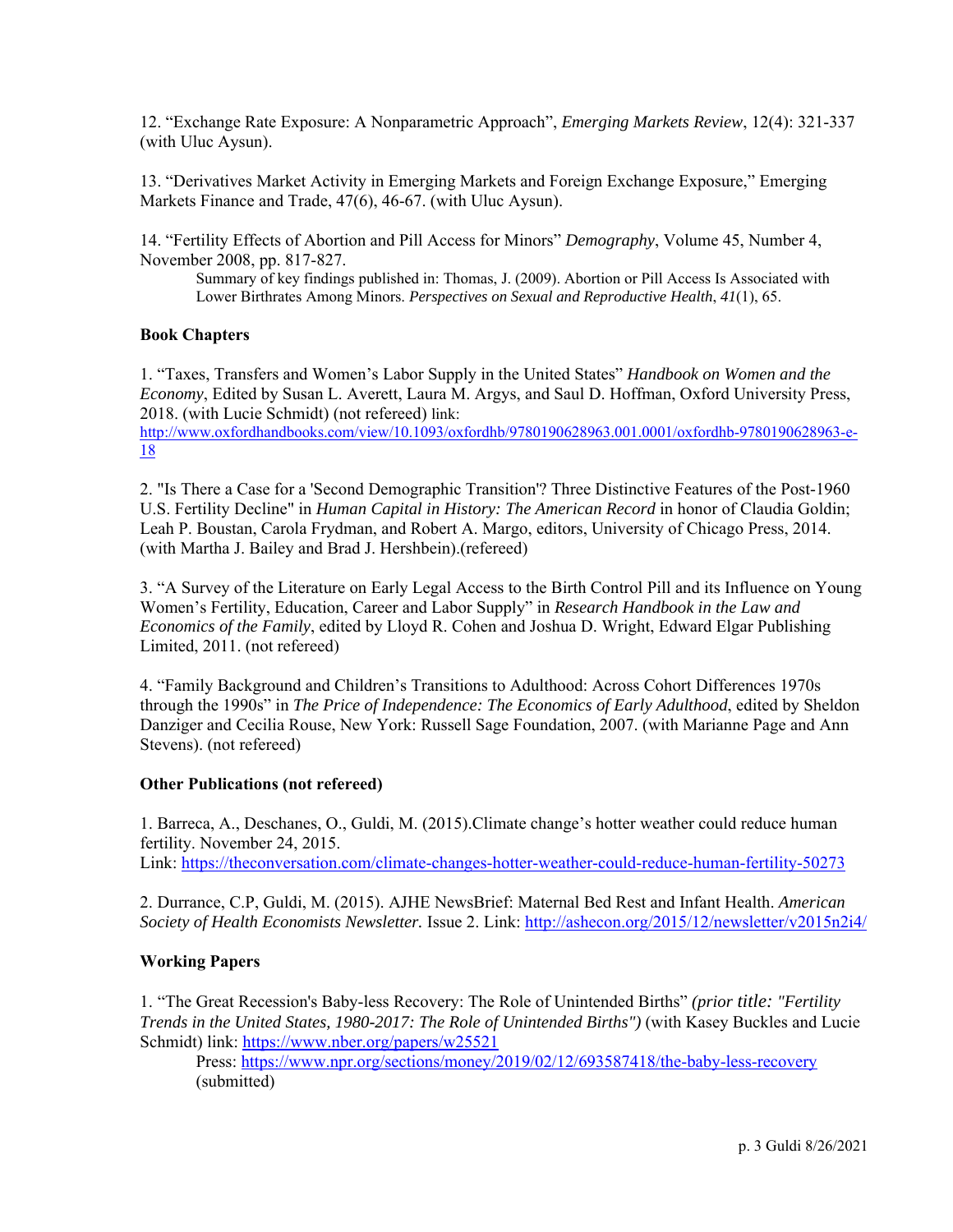2. "The Effects of Pregnancy-Related Medicaid Expansions on Maternal, Infant, and Child Health" (with Sarah Hamersma)

(revised and resubmit)

3. "Public Transfer Payment Timing and Traffic Fatalities" (with Angela Dills)

4. "Supplemental Security Income for Children, Maternal Labor Supply, and Family Well-Being: Evidence from Birth Weight Eligibility Cutoffs" *(prior title: "Supplemental Security Income, Medicaid, and Child Outcomes: Evidence from Birth Weight Eligibility Cut-Offs")* (with Amelia Hawkins, Jeffrey Hemmeter, and Lucie Schmidt) link: https://www.nber.org/papers/w24913 (resubmitted)

5. "Health Effects of Changes in the Air Medical Service Market" (with Elizabeth Munnich and Steven Talbert)

6. "R&D, Market Power and the Cyclicality of Employment" (with Uluc Aysun, Adam Honig, and Zeynep Yom)

(under review)

7. *"*Early Legal Access: Laws and Policies Governing Contraceptive Access, 1960-1980." (with Martha Bailey, Erin Buzuvis, and Allison Davido)

### **Works in Progress**

1. "Effects of Craigslist Market Entry on Fertility Outcomes" (with Scott Cunningham and Christine Durrance)

2. "Broadband Expansion and Education Outcomes" (with Stéphane Mechoulan)

- 3. "Structural Transformation and Demographic Transition in the United States" (with Ahmed Rahman)
- 4. "SSI and Labor Supply" (with Amelia Hawkins, Jeffrey Hemmeter, and Lucie Schmidt)
- 5. "Plan B and Obesity" (with Jason Lindo and Michael DiNardi)

### **Fellowships and Awards**

University of Central Florida College of Business Administration Summer Research Grant (2012, 2013, 2014, 2015, 2020)

Dean's Excellence Outstanding Honors-in-the-Major Faculty Advisor Award (2015) University of Central Florida In-House Research Grant, "The Effects of Pregnancy-Related Medicaid Expansions on Maternal, Infant, and Child Health" (2015) Mount Holyoke College Faculty Research Grant (2010, 2009, 2007, 2006) Fellow of Crossroads for Study in the Americas (Five Colleges, Inc.) (2006-2008) University of California, Davis Institute of Governmental Affairs Fellowship (2004) University of California, Davis Summer Research Grant (2003)

### **Conference and Invited Seminar Presentations (2015-2020)**

"Fertility Trends in the United States, 1980-2017: The Role of Unintended Births " (with Kasey Buckles and Lucie Schmidt) (new title: "The Great Recession's Baby-less Recovery: The Role of Unintended Births")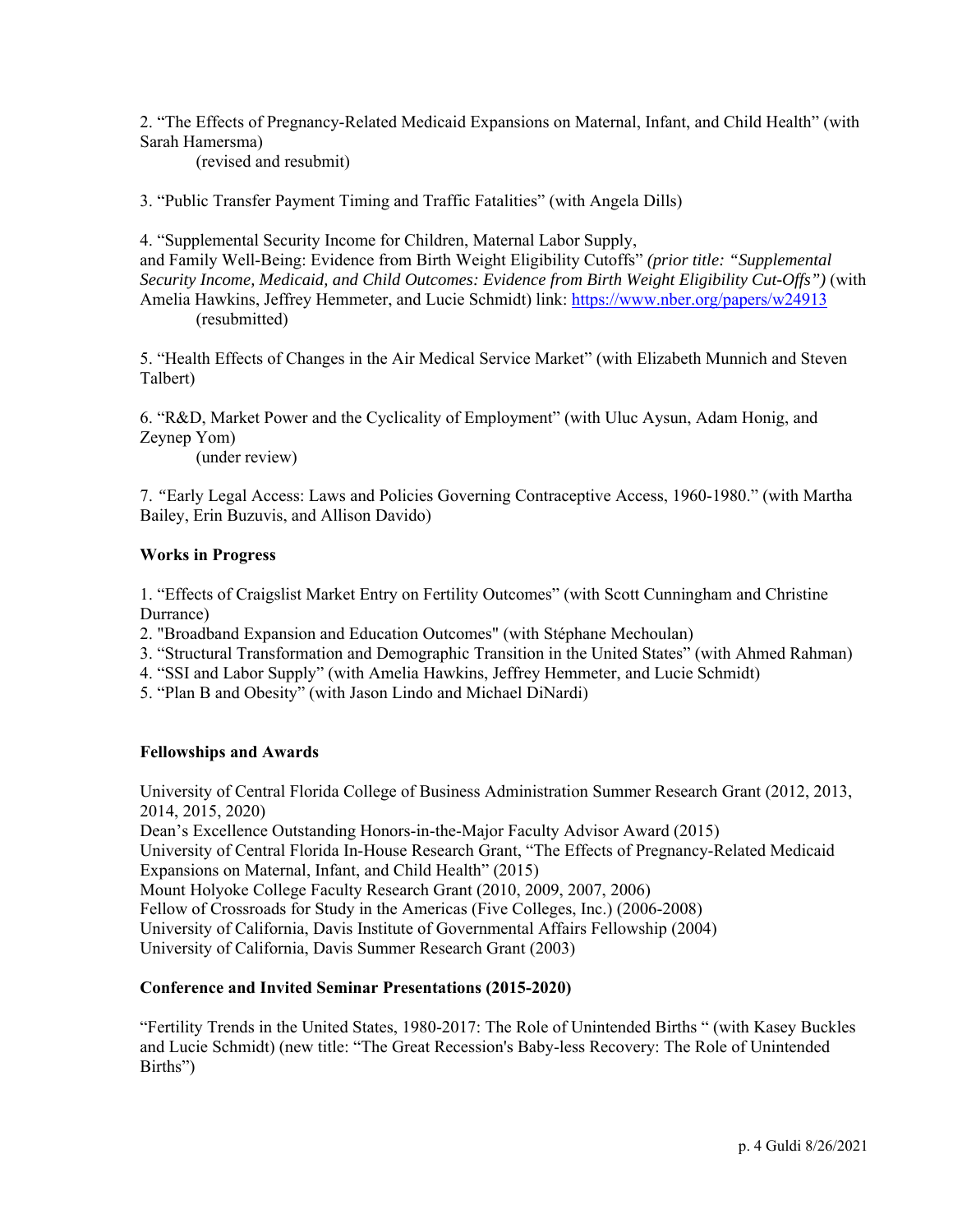Conference Presentations and Posters: American Society of Health Economists (Scheduled 6/2020 but canceled due to COVID-19); Southern Economic Association Conference (11/2019); Florida Workshop on Applied and Theoretical Economics (10/2019) Invited Seminar: Temple University (10/2019)

"Health Effects of Changes in the Air Medical Service Market" (with Elizabeth Munnich and Steven Talbert)

Conference Presentations and Posters: UC Davis Alumni Conference (5/2019); Southern Economic Association Conference (11/2018) Invited Seminar: Kent State University (12/2020); University of South Florida (3/2019) Awards: Mark Berger Best Paper Award, Kentucky Economic Association (10/2019, Munnich presented)

"The Effect of Craigslist Market Entry on Fertility Outcomes" (with Christine Durrance and Scott Cunningham)

Conference Presentations and Posters: Southern Economic Association Conference (11/2018); American Society of Health Economists (6/2018) Invited Seminars: University of South Florida (3/2019)

"Public Transfer Payment Timing and Traffic Fatalities" (with Angela Dills) Conference Presentations and Posters: American Society of Health Economists (6/2018); Eastern Economic Association Conference (2/2018); Southern Economic Association Conference (11/2017)

"The Effects of Pregnancy-Related Medicaid Expansions on Maternal, Infant, and Child Health" (with Sarah Hamersma)

Conference Presentations and Posters: UC Davis Alumni Conference (Scheduled 5/2020 but canceled due to COVID-19); World Congress of the International Health Economics Association (7/2017); Southern Economic Association Conference (11/2017)

"Broadband Expansion and Health Outcomes" (with David Simon and Michael DiNardi) Conference Presentations and Posters: American Economic Association (1/2018); World Congress of the International Health Economics Association (7/2017); Eastern Economic Association (2/2017); Southern Economic Association Conference (11/2016)

"Supplemental Security Income, Medicaid, and Child Outcomes: Evidence from Birth Weight Eligibility Cut-Offs" (with Amelia Hawkins, Jeffrey Hemmeter, and Lucie Schmidt)

Conference Presentations and Posters: Southeastern Health Economics Study Group (10/2016); American Society of Health Economists Meeting (6/2016); APPAM International Conference 6/2016; Invited Seminars: University of New Hampshire (4/2016); Occidental College (3/2016)

"Worth the Wait? The Effect of Early-term Birth on Maternal and Infant Health" (with Kasey Buckles) Conference Presentations and Posters: Eastern Economic Association (2/2016); Southern Economic Association Conference (11/2015); Association for Public Policy Analysis and Management Fall Research Conference (11/2015)

"Offline Effects of Online Connecting: The Impact of Broadband Diffusion on Teen Fertility Decisions" (with Chris Herbst)

Conference Presentations and Posters: European Association of Labour Economists (EALE) and the Society of Labor Economists (SOLE) Joint Meeting (6/2015)

Invited Seminars: Florida Atlantic University Economics Department Seminar (10/2015); University of South Florida Economics Department Seminar (2/2015)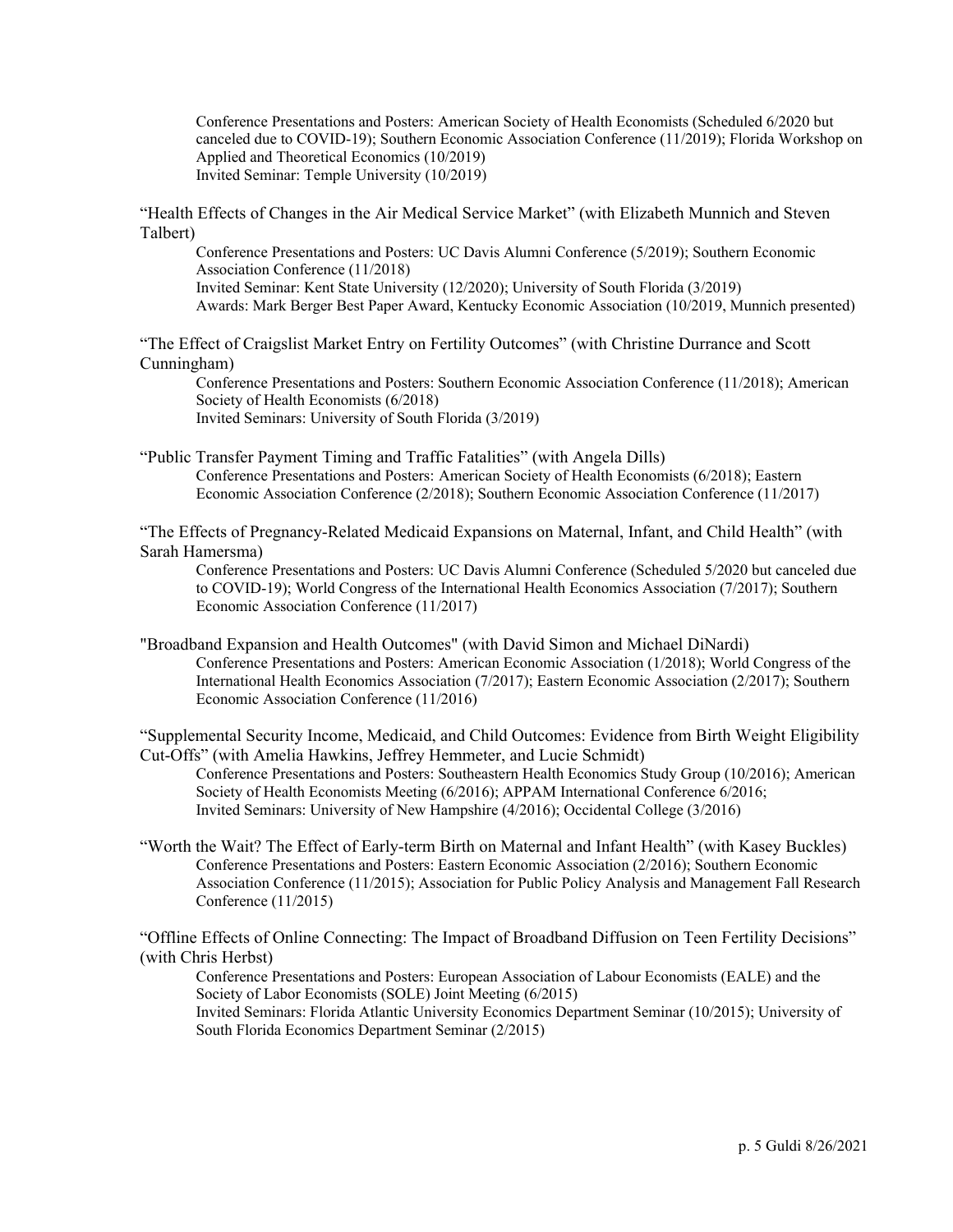## **Academic Service**

## *University Service*

University of Central Florida, Department of Economics Promotion and Tenure Committee, **Member** (August 2017– present)

University of Central Florida, Department of Economics Undergraduate Program Review Committee, **Member** (August 2017– present)

University of Central Florida, ITN1926NCS (Consulting Services for Analysis and Development of Implementation Plan and Financial Impact Analysis for Information Technology Shared Services Rationalization), **Member** (June 2020)

University of Central Florida, Faculty Senate, **Member**, elected (August 2017 – May 2020)

University of Central Florida, Senate IT Committee, **Committee Member**, appointed (August 2017 – June 2019); **Chair**, elected (August 2019 – May 2020)

University of Central Florida, Undergraduate Policy and Curriculum Committee, **Committee Member**, appointed (August 2017 – June 2019); **Vice Chair**, elected (August 2018 – June 2019)

University of Central Florida, Organizing Committee for the Workshop on Applied and Theoretical Economics, **Member** (January 2018 – October 2018)

University of Central Florida, **Panelist**, for Associate Professor Mentoring Community (August 2018)

**Faculty Library Representative** for Economics, appointed. (September 28, 2011 – August, 2018)

**Keynote Speaker** for Dean's Citrus Club series. (November 15, 2017).

University of Central Florida, Undergraduate Course Review Committee, **Committee Member**, Member, appointed. (August 8, 2012 – June 30, 2014)

University of Central Florida, Center for Teaching and Learning, New Faculty Orientation, "Advice from the Trenches" **Panelist**. (August 13, 2012)

Guldi, M., Student Nurses Association (University of Central Florida), College of Nursing, "Nursing and Health Care Reform", **Invited Speaker**. (October 8, 2012)

Guldi, M. UCF Economics Club, UCF Student Union, Room 224, "Household and Health Economics", **Invited Speaker**. (April 15, 2013)

University of Central Florida, Office of International Studies (OIS)/Study Abroad, the Florida-Canada Linkage Institute (FCLI) Scholarship Selection Committee, **Reviewer and Member** (April 15, 2013 - May 1, 2013)

Department of Economics Job Search Committee, **Committee Member**. (2013-2014 Academic Year)